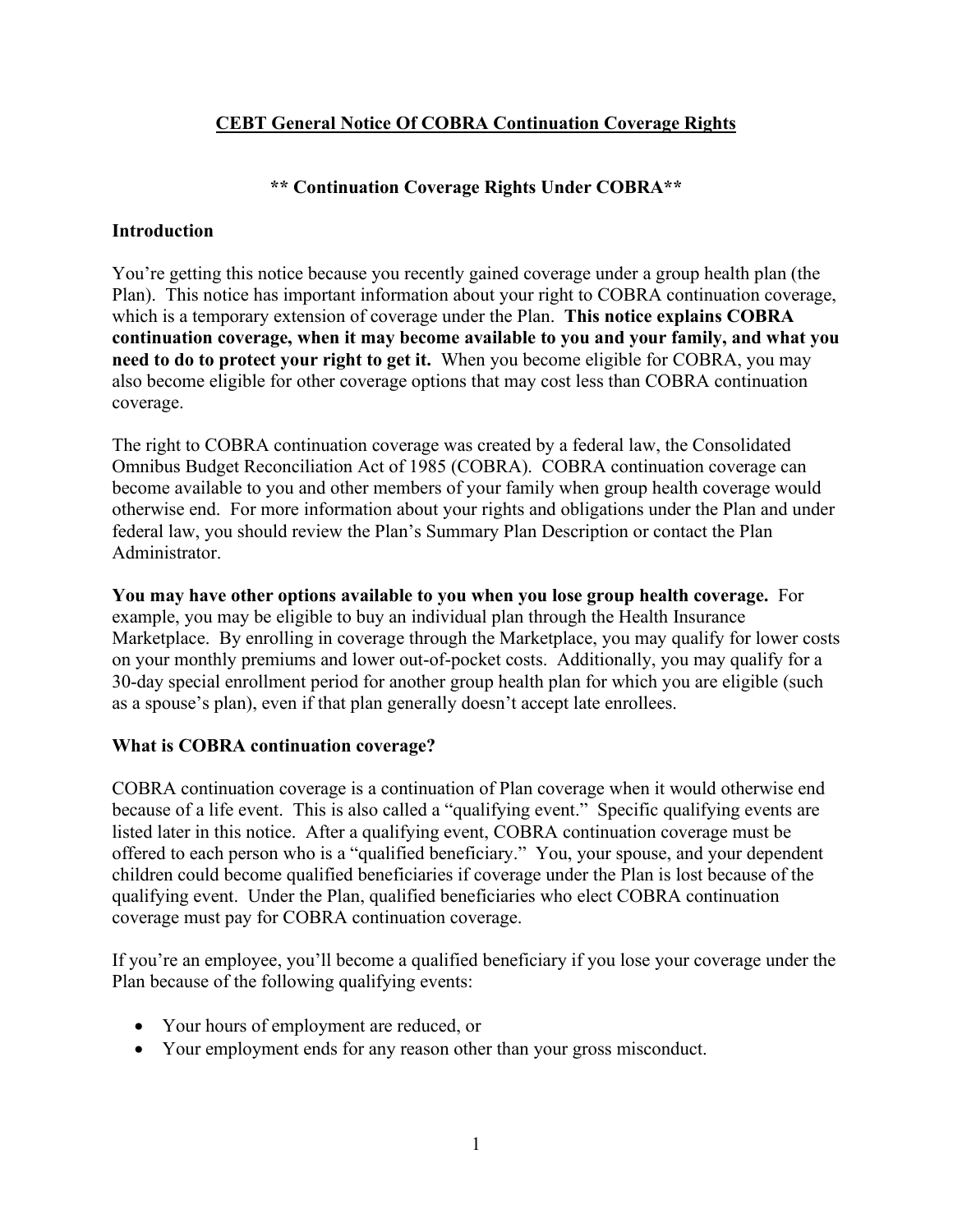If you're the spouse of an employee, you'll become a qualified beneficiary if you lose your coverage under the Plan because of the following qualifying events:

- Your spouse dies;
- Your spouse's hours of employment are reduced;
- Your spouse's employment ends for any reason other than his or her gross misconduct;
- Your spouse becomes entitled to Medicare benefits (under Part A, Part B, or both); or
- You become divorced or legally separated from your spouse.

Your dependent children will become qualified beneficiaries if they lose coverage under the Plan because of the following qualifying events:

- The parent-employee dies;
- The parent-employee's hours of employment are reduced;
- The parent-employee's employment ends for any reason other than his or her gross misconduct;
- The parent-employee becomes entitled to Medicare benefits (Part A, Part B, or both);
- The parents become divorced or legally separated; or
- The child stops being eligible for coverage under the Plan as a "dependent child."

# *If your employer offers retiree coverage under the Plan:*

Sometimes, filing a proceeding in bankruptcy under title 11 of the United States Code can be a qualifying event. If a proceeding in bankruptcy is filed with respect to the *employer*, and that bankruptcy results in the loss of coverage of any retired employee covered under the Plan, the retired employee will become a qualified beneficiary. The retired employee's spouse, surviving spouse, and dependent children will also become qualified beneficiaries if bankruptcy results in the loss of their coverage under the Plan.

# **When is COBRA continuation coverage available?**

The Plan will offer COBRA continuation coverage to qualified beneficiaries only after the Plan Administrator has been notified that a qualifying event has occurred. The employer must notify the Plan Administrator of the following qualifying events:

- The end of employment or reduction of hours of employment;
- Death of the employee;
- Commencement of a proceeding in bankruptcy with respect to the employer; or
- The employee's becoming entitled to Medicare benefits (under Part A, Part B, or both).

**For all other qualifying events (divorce or legal separation of the employee and spouse or a dependent child's losing eligibility for coverage as a dependent child), you must notify the Plan Administrator within 60 days after the qualifying event occurs. You must provide this notice to: your Human Resource or Payroll department.**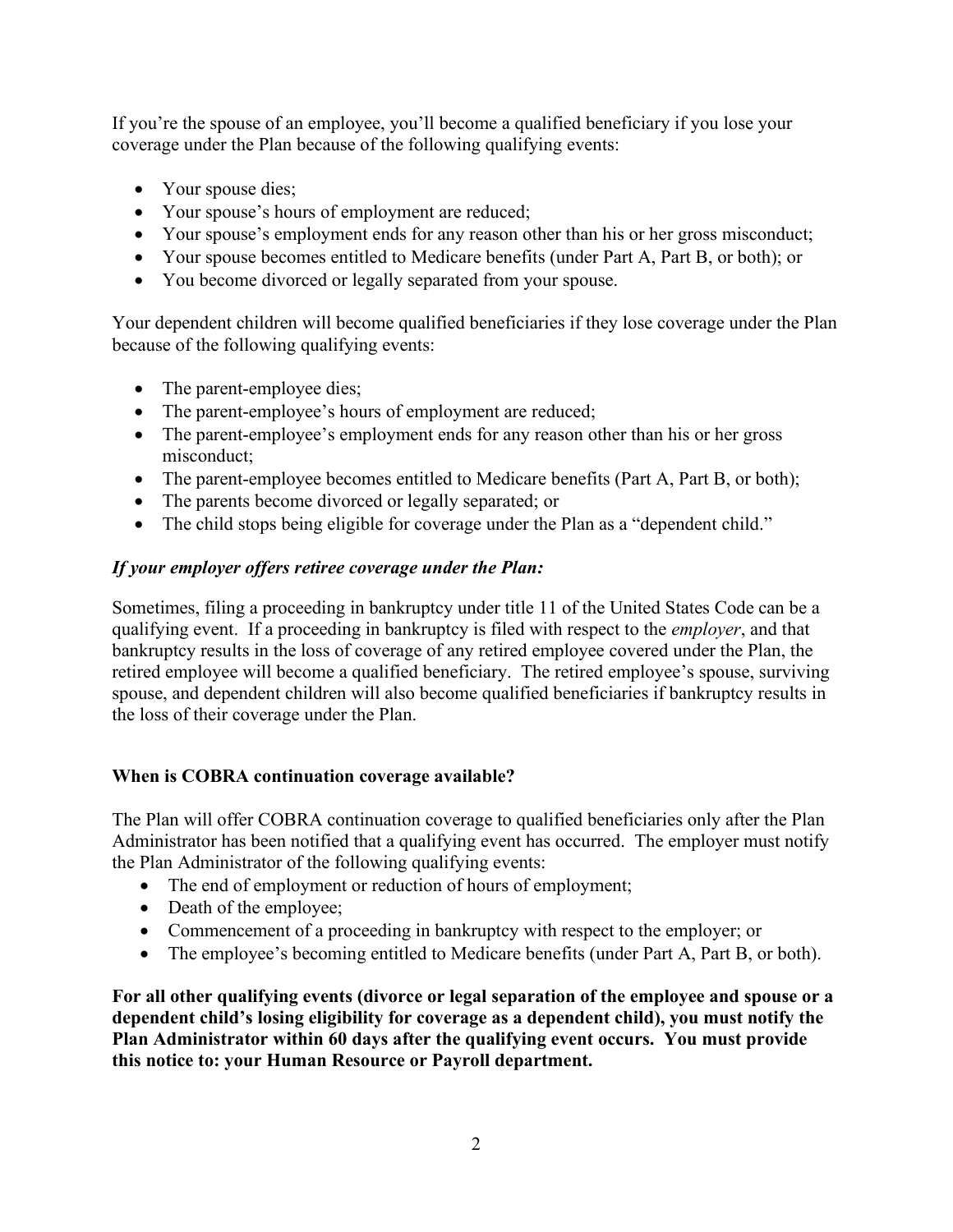### **How is COBRA continuation coverage provided?**

Once the Plan Administrator receives notice that a qualifying event has occurred, COBRA continuation coverage will be offered to each of the qualified beneficiaries. Each qualified beneficiary will have an independent right to elect COBRA continuation coverage. Covered employees may elect COBRA continuation coverage on behalf of their spouses, and parents may elect COBRA continuation coverage on behalf of their children.

COBRA continuation coverage is a temporary continuation of coverage that generally lasts for 18 months due to employment termination or reduction of hours of work. Certain qualifying events, or a second qualifying event during the initial period of coverage, may permit a beneficiary to receive a maximum of 36 months of coverage.

There are also ways in which this 18-month period of COBRA continuation coverage can be extended:

#### *Disability extension of 18-month period of COBRA continuation coverage*

If you or anyone in your family covered under the Plan is determined by Social Security to be disabled and you notify the Plan Administrator in a timely fashion, you and your entire family may be entitled to get up to an additional 11 months of COBRA continuation coverage, for a maximum of 29 months. The disability would have to have started at some time before the 60th day of COBRA continuation coverage and must last at least until the end of the 18-month period of COBRA continuation coverage.

#### *Second qualifying event extension of 18-month period of continuation coverage*

If your family experiences another qualifying event during the 18 months of COBRA continuation coverage, the spouse and dependent children in your family can get up to 18 additional months of COBRA continuation coverage, for a maximum of 36 months, if the Plan is properly notified about the second qualifying event. This extension may be available to the spouse and any dependent children getting COBRA continuation coverage if the employee or former employee dies; becomes entitled to Medicare benefits (under Part A, Part B, or both); gets divorced or legally separated; or if the dependent child stops being eligible under the Plan as a dependent child. This extension is only available if the second qualifying event would have caused the spouse or dependent child to lose coverage under the Plan had the first qualifying event not occurred.

#### **Are there other coverage options besides COBRA Continuation Coverage?**

Yes. Instead of enrolling in COBRA continuation coverage, there may be other coverage options for you and your family through the Health Insurance Marketplace, Medicaid, or other group health plan coverage options (such as a spouse's plan) through what is called a "special